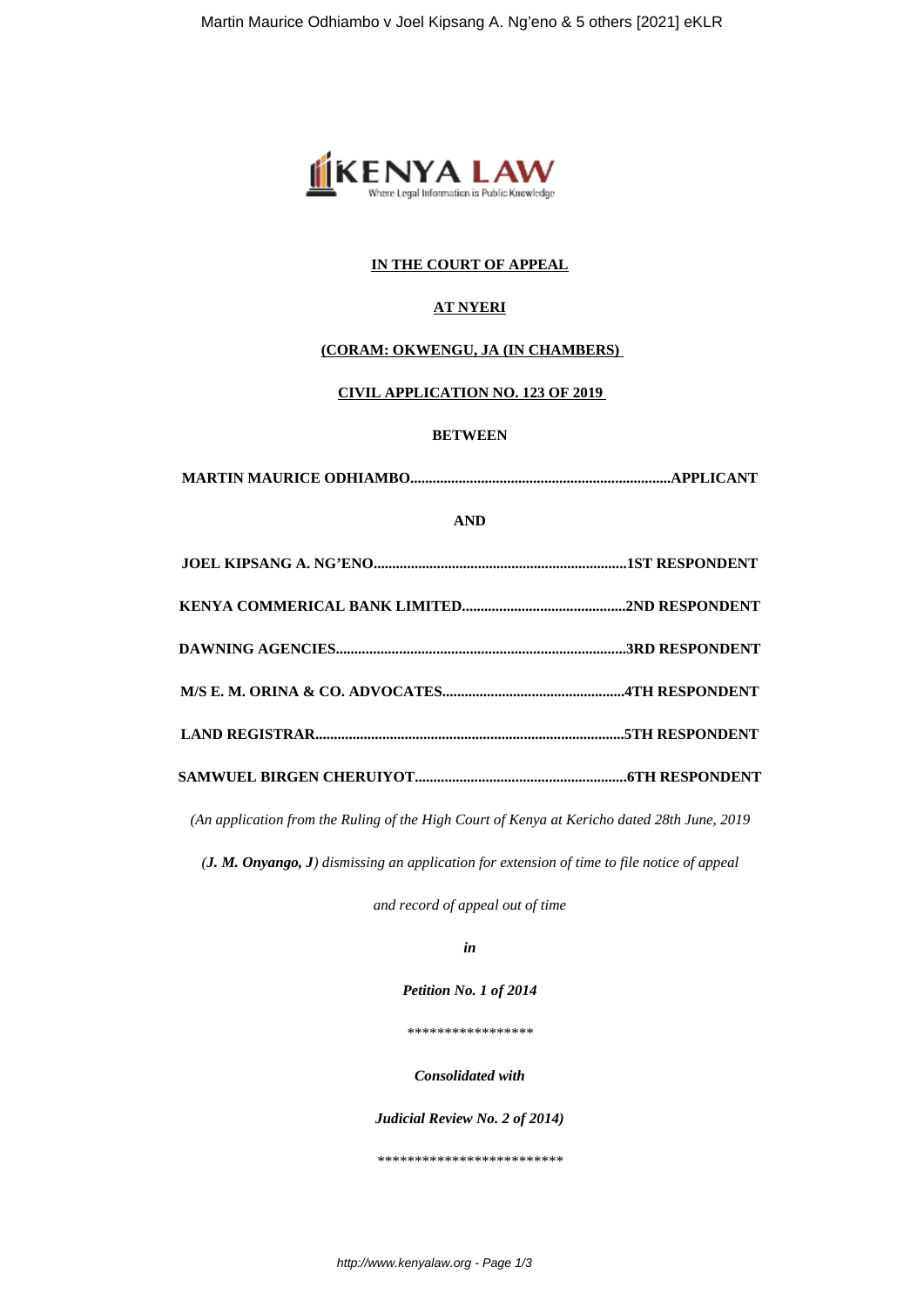### **RULING**

[**1**] By a notice of motion dated 8th July, 2019, lodged in the registry on 1st August, 2019, the applicant **Martin M. Odhiambo**, who is in person, has moved the Court under Rule 4 of the Court of Appeal Rules, for orders that the Court be pleased to extend time for filing notice of appeal and record of appeal out of time.

[**2**] It is not clear what the applicant intends to appeal against because on the face of his motion, the applicant has indicated the motion as being an application from the Ruling of the High Court dated 28th June, 2019. However, from his affidavit in support of the motion, it appears that the applicant actually intends to appeal against the ruling of the High Court delivered on 11th May, 2018, and a draft memorandum of appeal has been availed in regard to the intended appeal for that ruling.

[**3**] It is also evident that the applicant had through an application dated 17th December, 2018, moved the High Court for an order of stay of execution of the judgment delivered on 11th May, 2018 and also sought to have time extended to enable him file a notice of appeal out of time in regard to the judgment delivered on 11th May, 2018.

[**4**] A ruling dated 28th June, 2019 has been exhibited wherein the learned Judge of the High Court dismissed the application dated 17th December, 2018. A notice of appeal against the judgment of 28th June, 2019 was lodged in the High Court registry on 1st July, 2019. The applicant has also exhibited a request to the Deputy Registrar, Kericho High Court for typed copies of the proceedings, judgment/ruling and decrees in regard to the judgment of 11th May, 2018 and ruling of 28th June, 2019. The request appears to have a court stamp but the date is illegible.

[**5**] It is apparent that in regard to the ruling of 28th June, 2019, the applicant filed a notice of appeal on 1st July, 2019 and therefore the notice was filed in time. The application before the Court can therefore only relate to the filing of the record of appeal which ought to have been filed within 60 days from 1st July, 2019. As for the ruling of 11th May, 2018, no notice of appeal appear to have been filed, and therefore if this is the intended appeal, then the extension of time must relate to both the notice of appeal and the record of appeal.

[**6**] From the above, it is evident the applicant who is in person is not very familiar with the procedures, hence the lapses in his application. The ruling dated 28th June, 2019, copy of which has been availed to us, was the one which dismissed his application for stay of execution and extension of time to appeal against the judgment delivered on 11th May, 2018. As the applicant has moved to this Court, that ruling is inconsequential as this Court still has powers to extend time for him to file an appeal against the judgment of 11th May, 2018. As already observed, no notice of appeal was filed in regard to that judgment.

[**7**] Under Rule 4 of the Court Rules, this Court has discretion to extend time for the filing of the notice of appeal. However, that discretion must be exercised judicially. In doing so, I take note of the Supreme Court decision in **Nicholas Kiptoo vs Arap Korir Salat vs I.E.B.C. & 7 Others (2014) eKLR** where the following were identified as relevant factors to be taken into account in exercising such discretion.

*"1. Extension of time is not a right of a party. It is an equitable remedy that is only available to a deserving party at the discretion of the Court;*

*2. A party who seeks for extension of time has the burden of laying a basis to the satisfaction of the court;*

*3. Whether the court should exercise the discretion to extend time, is a consideration to be made on a case to case basis;*